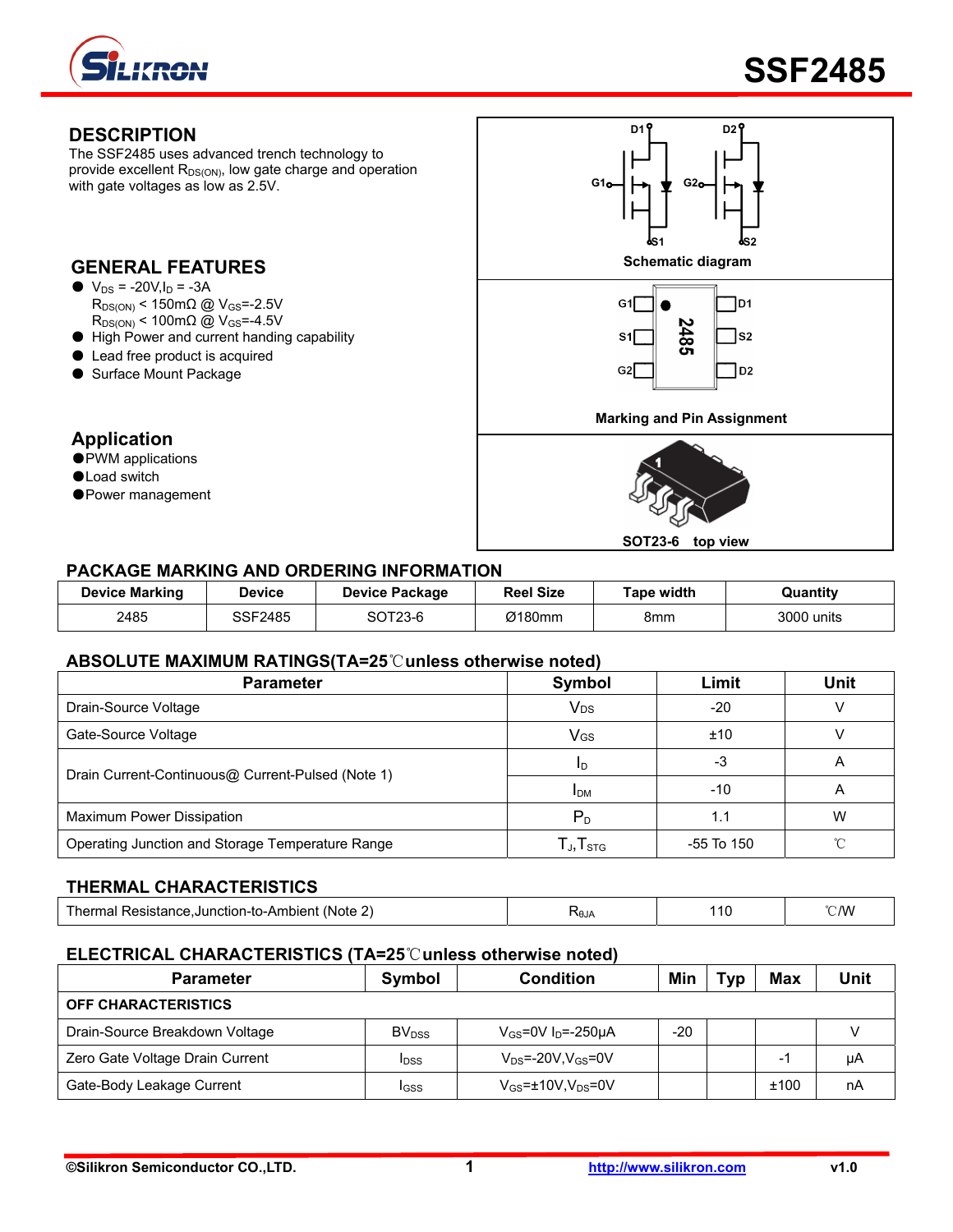

| <b>ON CHARACTERISTICS (Note 3)</b>        |                  |                                                |        |     |        |           |  |
|-------------------------------------------|------------------|------------------------------------------------|--------|-----|--------|-----------|--|
| Gate Threshold Voltage                    | $V_{GS(th)}$     | $V_{DS} = V_{GS}I_D = -250 \mu A$              | $-0.5$ |     | $-1$   | $\vee$    |  |
| Drain-Source On-State Resistance          |                  | $V_{GS} = -4.5V$ , $I_{D} = -3A$               |        | 85  | 100    | $m\Omega$ |  |
|                                           | $R_{DS(ON)}$     | $V_{GS} = -2.5V$ , $I_D = -2A$                 |        | 120 | 150    |           |  |
| <b>Forward Transconductance</b>           | $g_{FS}$         | $V_{DS}$ =-5V, $I_D$ =-3A                      |        | 7   |        | S         |  |
| <b>DYNAMIC CHARACTERISTICS (Note4)</b>    |                  |                                                |        |     |        |           |  |
| Input Capacitance                         | $C_{\text{lss}}$ |                                                |        | 300 |        | <b>PF</b> |  |
| <b>Output Capacitance</b>                 | $C_{\text{oss}}$ | $V_{DS} = -10V, V_{GS} = 0V,$<br>$F = 1.0 MHz$ |        | 65  |        | PF        |  |
| Reverse Transfer Capacitance              | $C_{\text{rss}}$ |                                                |        | 50  |        | PF        |  |
| <b>SWITCHING CHARACTERISTICS (Note 4)</b> |                  |                                                |        |     |        |           |  |
| Turn-on Delay Time                        | $t_{d(on)}$      |                                                |        | 12  |        | nS        |  |
| Turn-on Rise Time                         | tr               | $V_{DD} = -10V \cdot ln = -1A$                 |        | 15  |        | nS        |  |
| Turn-Off Delay Time                       | $t_{d(off)}$     | $V_{GS} = -4.5V$ . RGEN=60                     |        | 80  |        | nS        |  |
| <b>Turn-Off Fall Time</b>                 | t                |                                                |        | 45  |        | nS        |  |
| <b>Total Gate Charge</b>                  | $Q_g$            |                                                |        | 6   |        | nC        |  |
| Gate-Source Charge                        | $Q_{gs}$         | $V_{DS} = -10V I_D = -3A V_{GS} = -4.5V$       |        | 1   |        | nC        |  |
| Gate-Drain Charge                         | $Q_{gd}$         |                                                |        | 2.4 |        | nC        |  |
| <b>DRAIN-SOURCE DIODE CHARACTERISTICS</b> |                  |                                                |        |     |        |           |  |
| Diode Forward Voltage (Note 3)            | $V_{SD}$         | $V_{GS} = 0V$ , $I_S = -1.25A$                 |        |     | $-1.2$ | $\vee$    |  |

# **NOTES:**

**1.** Repetitive Rating: Pulse width limited by maximum junction temperature.

**2.** Surface Mounted on FR4 Board, t ≤ 10 sec.

**3.** Pulse Test: Pulse Width ≤ 300μs, Duty Cycle ≤ 2%.

**4.** Guaranteed by design, not subject to production testing.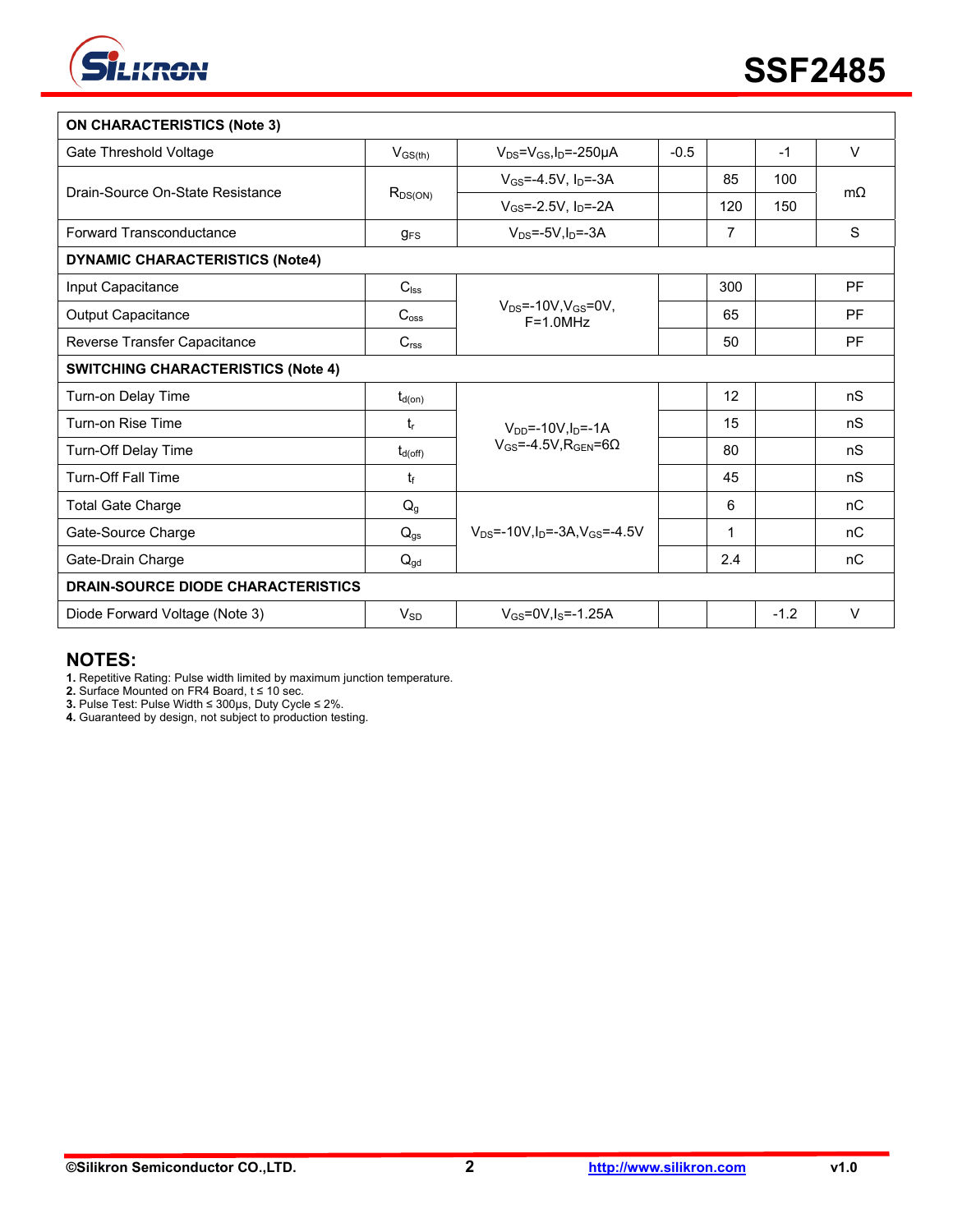

# **TYPICAL ELECTRICAL AND THERMAL CHARACTERISTICS**



**Square Wave Pluse Duration(sec) Figure 3: Normalized Maximum Transient Thermal Impedance**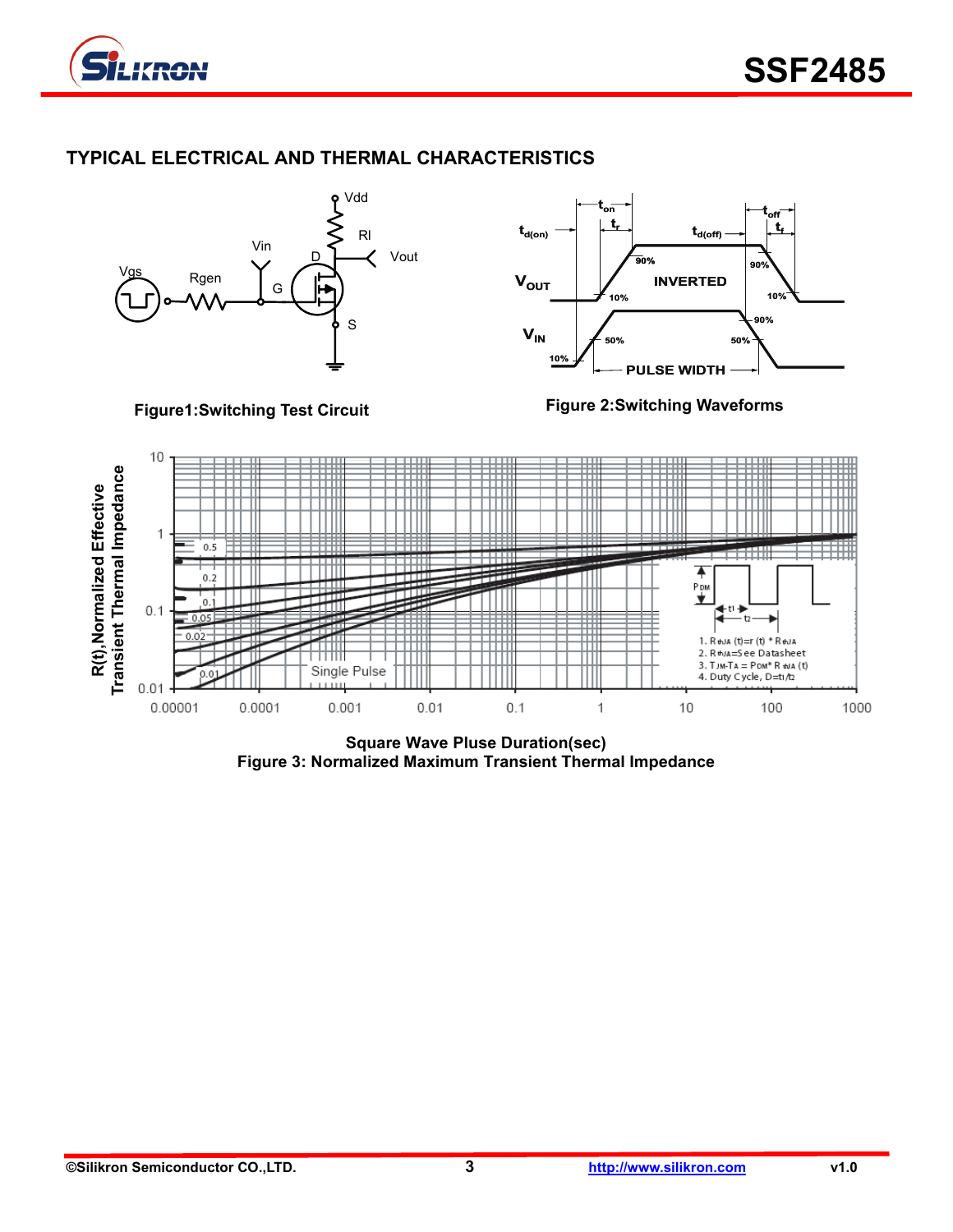

# **SOT23-6 PACKAGE INFORMATION**





Ŋ GAUGE PLANE SEATING PLANE

**Dimensions in Millimeters (UNIT:mm)**



| <b>SYMBOLS</b> | <b>MILLMETERS</b>    |                |            |  |  |  |
|----------------|----------------------|----------------|------------|--|--|--|
|                | MIN.                 | NOM.           | MAX.       |  |  |  |
| А              | 1.45                 |                |            |  |  |  |
| A1             |                      | 0.15           |            |  |  |  |
| A2             | 0.90                 | 1.15           | 1.30       |  |  |  |
| b              | 0.30                 | 0.50           |            |  |  |  |
| c              | 0.08                 |                | 0.22       |  |  |  |
| D              |                      | 2.90 BSC.      |            |  |  |  |
| Ε              | 2.80 BSC.            |                |            |  |  |  |
| E1             | 1.60 BSC.            |                |            |  |  |  |
| e              | 0.95 BSC.            |                |            |  |  |  |
| e1             | 1.90 BSC.            |                |            |  |  |  |
| L              | 0.30<br>0.45<br>0.60 |                |            |  |  |  |
| L1             | 0.60 REF             |                |            |  |  |  |
| L2             | 0.25 BSC.            |                |            |  |  |  |
| R              | 0.10                 |                |            |  |  |  |
| R1             | 0.10                 |                | 0.25       |  |  |  |
| θ              | 0                    | 4              | $^{\circ}$ |  |  |  |
| $\theta$ l     | $\overline{5}$       | $10^{\degree}$ | 15         |  |  |  |

## **NOTES**:

1. All dimensions are in millimeters.

2. Dimensions are inclusive of plating

3. Package body sizes exclude mold flash and gate burrs. Mold flash at the non-lead sides should be less than 6 mils.

4. Dimension L is measured in gauge plane.

5. Controlling dimension is millimeter, converted inch dimensions are not necessarily exact.